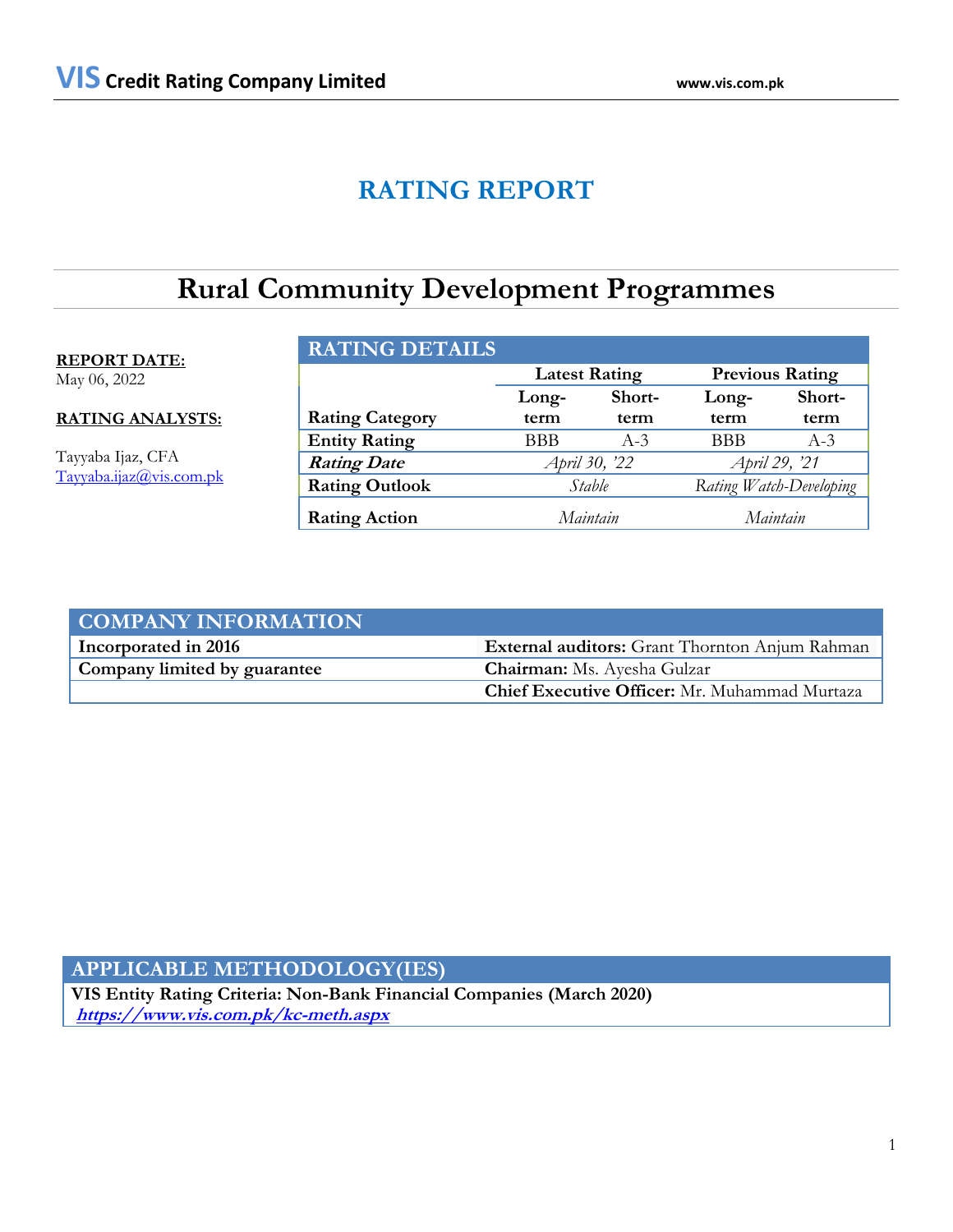### **Rural Community Development Programmes**

# **OVERVIEW OF**

*RCDP was set up on November 3rd, 2015 as a nonprofit organization under section 42 of the Companies Ordinance 1984. The principal activity of the company is to provide cost effective microfinance services to needy persons to enhance their economic role. Presently the company has been operating through 108 branches.* 

## **INSTITUTION RATING RATIONALE**

The ratings assigned to Rural Community Development Programmes (RCDP) take into account implicit support available from the parent organization, Rural Community Development society (RCDS) both on financial and technical fronts. Despite support from other income which mainly includes present value adjustment on unwinding of microcredit revolving loan and net exchange gain and profit on investments, net profit decreased on account of contraction in spreads, higher provisioning charge and write-offs during FY21. Meanwhile, net profit declined further in HY22 amidst considerable increase in write-offs and operating expenses. The infection ratios depicted some improvement with lower NPLs along with growth in portfolio during HY22. Meanwhile, the liquidity indicators have remained adequate as RCDP has maintained considerable liquid assets in relation to outstanding debt obligations on a timeline basis. The capital adequacy ratio has also remained sizeable, reflecting sufficient room for growth.

The institution has envisaged network expansion by adding a certain number of branches in each of the next five years. While enhancing existing loan facilities, the management also plans to tap capital markets in order to finance its expansion plans. Bottomline is expected to remain depressed during the ongoing year primarily due to higher operating expenses. As per management, the expected growth in loan book along with rationalization of operating expenses is likely to result in building a sustainable income stream for the institution, going forward. Meanwhile, ratings will remain dependent on improvement in asset quality indicators, managing spreads, liquidity and capitalization indicators while achieving projected growth in disbursements, going forward.

### **Rating Drivers:**

**Growth in microcredit portfolio:** The gross portfolio increased to Rs. 4.8b (FY20: Rs. 4.6b) with loan disbursements amounting to Rs. 6.9b (FY20: Rs. 6.3b) against the target of Rs. 9b during FY21. The slower portfolio growth relative to budgeted, was due to the reason that the RCDP had to follow more of a consolidation strategy during the outgoing year to curtail worsening microcredit portfolio health. However, in the ongoing year, the lending activities picked up pace; the company made disbursements of Rs. 4.5b in 1HY22. Gross loan portfolio augmented to Rs. 5.5b by end-1HFY22. The management contemplates to disburse around Rs. 10b of loans in the ongoing year while Rs. 8b mark have already been achieved by end-March'22. Gross loan portfolio is expected to reach Rs. 6.8b by end-FY22. Nevertheless, the growth in portfolio always remains contingent upon availability of funding from financial institution on a timely basis. The new funding arrangements by RCDP for portfolio expansion are discussed later in this report.

RCDP primarily follows individual lending strategy in around 95% of its loan products whereas group lending is followed only in microfinance plus projects, where it is deemed a requisite. Credit and Enterprise Development (CED) and Business Enhancement Loan (BEL) continue to remain the flagship products of the institution with a higher contribution of 74% (FY20: 70%; FY20: 63%) in the total performing portfolio in 1HY22. Meanwhile, other products growth has remained largely muted. The product mix of the company along with respective contribution in net loan portfolio is tabulated below:

| Microfinance Loan Portfolio (in million Rs.)      | <b>FY20</b> |        | <b>FY21</b> |       | <b>HY22</b> |       |
|---------------------------------------------------|-------------|--------|-------------|-------|-------------|-------|
| Credit & Enterprise Development (CED)             | 1,533       | $35\%$ | 1.805       | 40%   | 1.909       | 37%   |
| Business enhancement Loan (BEL)                   | 1.227       | 28%    | 1.358       | 30%   | 1.910       | 37%   |
| <b>Enterprise Development Facility (EDF)</b>      | 446         | $10\%$ | 408         | $9\%$ | 455         | $9\%$ |
| Livestock Financing Program (LFP)                 | 816         | 19%    | 668         | 15%   | 651         | 13%   |
| Small & Medium enterprise (SME)                   | 287         | $7\%$  | 163         | $4\%$ | 108         | $2\%$ |
| Prime Minister Interest Free Loan Program (PMIFL) | 84          | $2\%$  | 113         | $2\%$ | 158         | $3\%$ |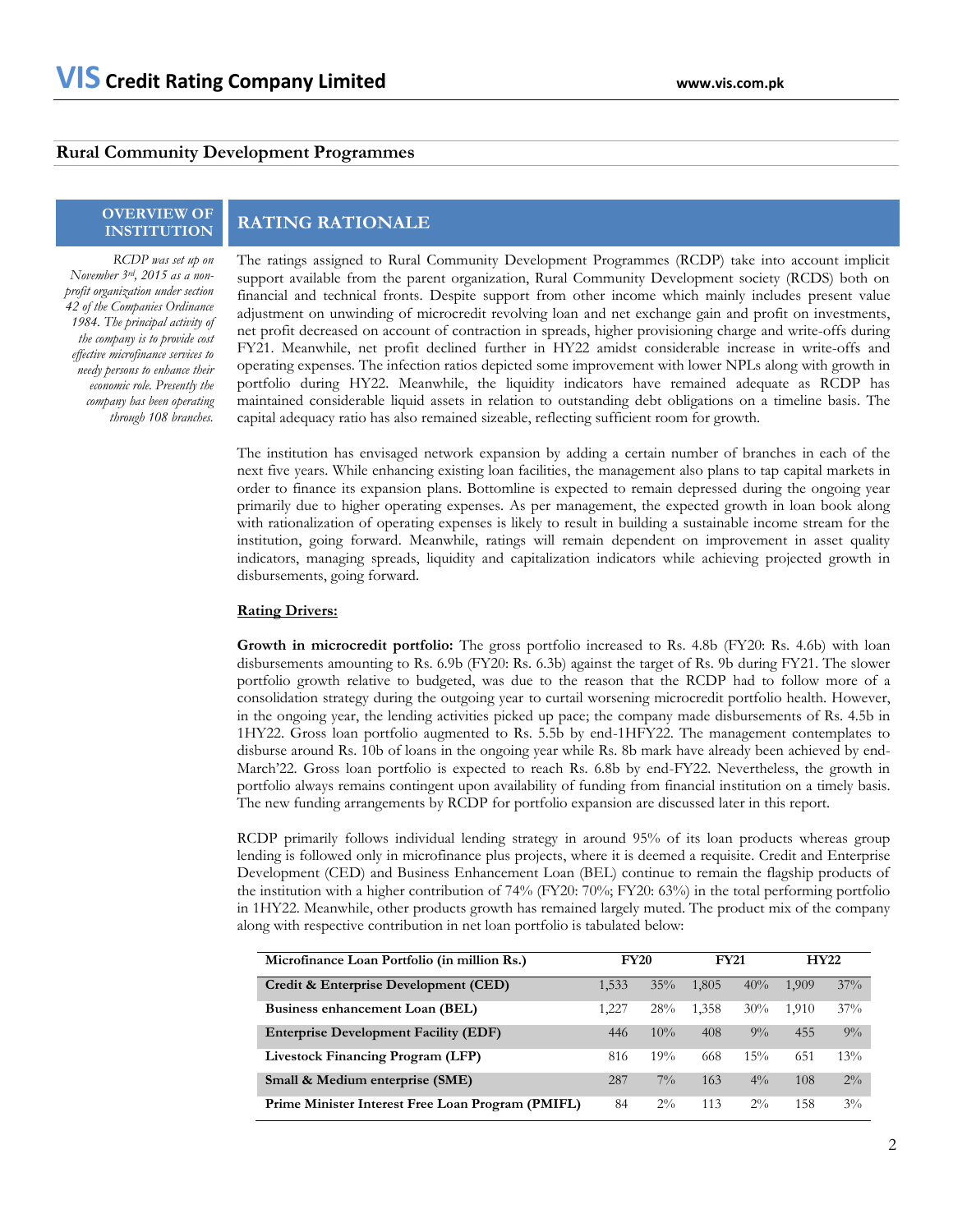| <b>Renewable Energy</b> |       | $0\%$                               | $0\%$ | $0\%$ |
|-------------------------|-------|-------------------------------------|-------|-------|
| Total                   | 4.393 | $100\%$ 4,515 $100\%$ 5,190 $100\%$ |       |       |

RCDP follows a very meticulous approach when it comes to product success. Each new client is taken onboard with the company's flagship product, CED, which is for very small enterprises. As the management develops a credit profile and relationship with that client, the financing limit is enhanced for repeat loans along with add-ons features. This way the client is eventually graduated to higher ticket loans (MSME loans) during term of their exposure and loan repayment cycle. Accordingly, the management foresees increase in average loan size amidst higher disbursements, going forward. The number of borrowers has steadily increased to 154,551 (FY21: 150,321; FY20: 141,925) while average loan size stood higher at Rs. 35,781 (FY21: Rs. 30,893; FY20: Rs. 32,575) in HY22. The following table depicts the breakup of size-wise composition of loans at end-HY22:

| S. No.       | Description               | No. of Clients |
|--------------|---------------------------|----------------|
| $\mathbf{1}$ | Upto Rs. 25,000           | 1,684          |
| ∍            | $Rs. 25,001 - Rs. 50,000$ | 65,788         |
| 3            | Rs. 50,001-Rs. 75,000     | 31,721         |
|              | Rs. 75,001-Rs. 100,000    | 41,922         |
| 6            | Rs. 100,000 and above     | 13,436         |
|              | Total                     | 154,551        |

During FY21, there were some changes in loan approval system which entails additional involvement of risk tier to further insulate the existing process by removing any lags or shortfalls. The loan approval process is initiated by the credit officer who visits prospective customers to collect their information and then attaches all the required documents such as CNIC copy, photograph, etc. on the e-appraisal application. E-appraisal application is available on android operating system and can be installed in any android compatible phone or tablet. Additionally, a biometric device is used to collect thumbprint of client and a mobile data sim to ensure internet connectivity. Post completion of this stage, the file is sent to risk officer, who conducts a thorough analysis as an independent unit. The risk officer determines that all the policies have been complied and formalities have been completed. Following the appraisal by risk officer, the final approval is held with the Head of Operations located at the head office who reviews all applications and then the application is processed further to banking channels for disbursement.

**Productivity analysis and branch network:** Total number of LOs employed by the bank stood higher at 674 (FY21: 646; FY20: 627) while number of branches have increased to 108 (FY21 & FY20: 92) by end-HY22; this includes ten Prime Minister Interest Free Loan (PMIFL) branches. Loan officers' attrition rate has remained manageable at 8%. By end-HY22, LOs per branch decreased to 6 (FY21 & FY20: 7) along with decrease in number of active clients per LO to 229 (FY21: 233; FY20: 226). Meanwhile, average portfolio amount per LO increased to Rs. 8.2m (FY21: Rs. 7.5m; FY20: Rs. 7.4m) on account of increase in average loan size.

| LO's Productivity       | <b>FY20</b> | <b>FY21</b> | <b>HY22</b> |
|-------------------------|-------------|-------------|-------------|
| No. of LOs              | 627         | 646         | 674         |
| No. of Branches         | 92          | 92          | 108         |
| Los/Branch              |             |             | 6           |
| No. of active loans     | 141,945     | 150,321     | 154,551     |
| Average loan size (Rs.) | 32,575      | 30,893      | 35,781      |
| Active Clients/LO       | 226         | 233         | 229         |
| Loan Amount/LO (Rs. m)  | 7.4         | 75          | 82          |

In the outgoing year, the company developed an expansion plan for five years to increase its outreach and financial inclusion under SBP's initiatives. For this purpose, RCDP has opened four new areas, each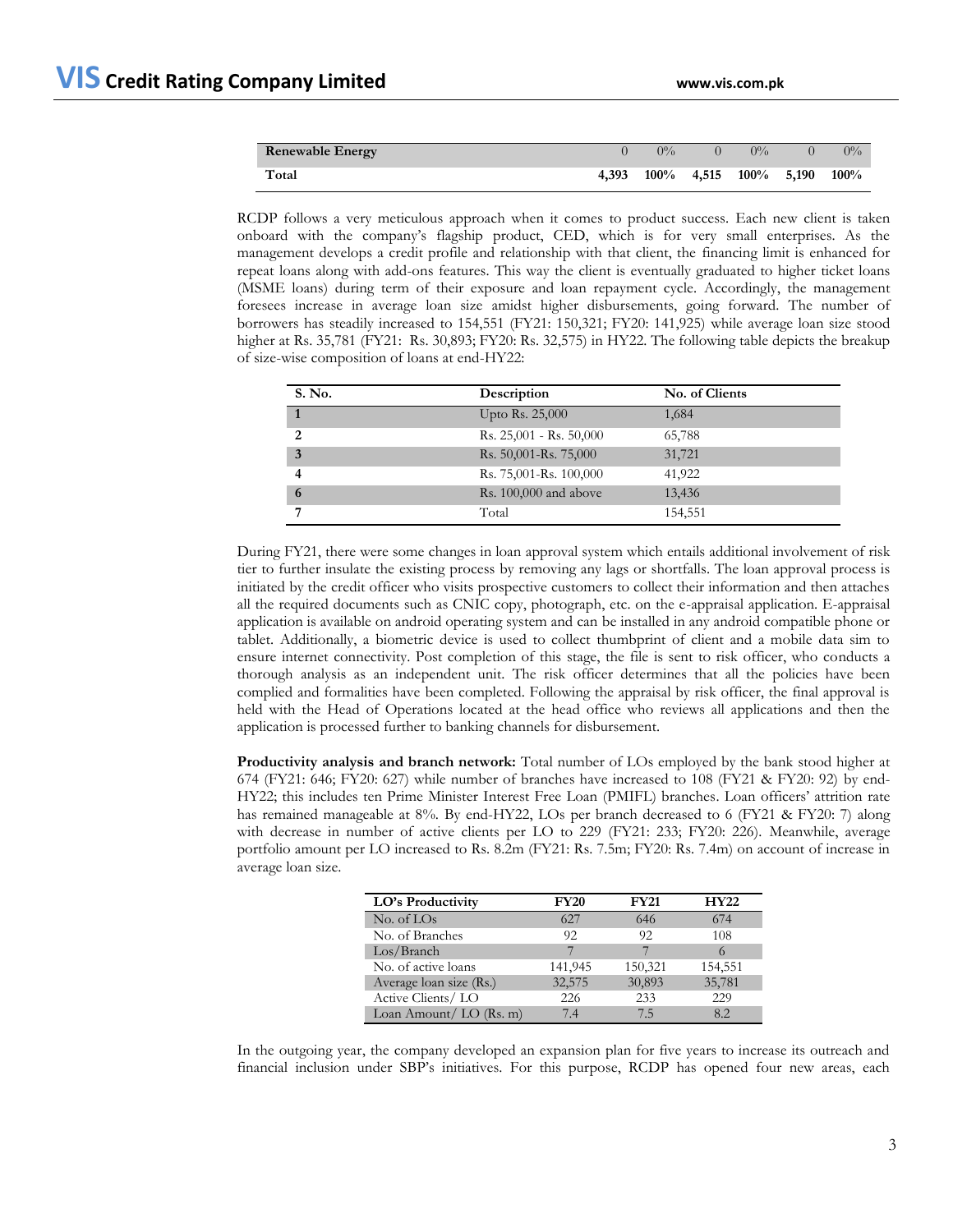comprising five branches, in the ongoing year. The management intends to add thirty branches in each of the next four years while ten more branches will be opened in FY22.

**Deterioration in asset quality indictors given aftermath of the relief provided by SBP during pandemic:** The regulatory relief provided during pandemic, shrouded the worsening portfolio quality at that time. Accordingly, loans were classified after markup servicing or loan repayments were not made on due date. In FY21, the company rescheduled loans amounting Rs. 659.2m under the regulatory relief to dampen the impact of pandemic in FY21. The rescheduled portfolio has subsequently decreased to Rs. 309.6m by end-1HFY22 on account of write-offs and recoveries made against classified loans. By end-FY21, non-performing loans (NPLs) surged to Rs. 546.7m (FY20: Rs. 55.4m), out of which NPLs related to rescheduled portfolio amounted to Rs. 538.9m (FY20: Nil) which have subsequently decreased to Rs. 308.6m by end-HY22. The specific provisioning was recorded considerably higher at Rs. 284.1m (FY20: Rs. 67.5m; FY20: 10.5m) in line with time-based criteria for delinquent portfolio. Resultantly, with growth in microcredit loans and higher provisioning charge, gross and net infection decreased notably to 5.9% (FY21:11.3%; FY20: 1.2%) and 0.8% (FY21: 10.1%; FY20: 1.0%), respectively by end-HY22. The company has also written off loans amounting Rs. 197.0m (FY21: Rs. 82.8m; FY20: Rs. 58.2m) in HY22. Resultantly, incremental infection turned negative at 0.4% from 12.7% in FY21 (FY20: 1.4%). The provisioning coverage has increased notably to 86.7% (FY21: 12.4%; FY20: 18.9%). A snapshot of asset quality indicators is presented below:

| Portfolio quality Indicators          | <b>FY20</b> | <b>FY21</b> | HY22     |
|---------------------------------------|-------------|-------------|----------|
| <b>NPLs</b> % Total Advances (gross): | $1.2\%$     | $11.3\%$    | $5.9\%$  |
| Net NPLs % of Net Advances: Net       | $1.0\%$     | $10.1\%$    | $0.8\%$  |
| Infection                             |             |             |          |
| Incremental Infection                 | $1.4\%$     | $12.7\%$    | $-0.4\%$ |
| <b>Provisioning Coverage</b>          | $18.9\%$    | $12.4\%$    | $86.7\%$ |

Investment avenues of the institution are restricted to term deposit receipts (TDRs) with a bank having a sound credit rating. Hence, overall credit risk originating from investment portfolio is considered limited.

In the backdrop of countering credit risk amidst economic stress and aggravated debt burdening of microcredit borrowers owing to multiple borrowings, the management has remained highly active in recovery activities at multiple levels. RCDP has one on one recovery strategy; the repayment plan is customized for every borrower depending on specific requirements, the institution is also allowing waivers and discounts to expedite repayment. Specialized recovery teams have been formed and seasoned resources are deployed from the head office (HO) to assist the recovery teams in devising consumer friendly repayment plans. To facilitate the recovery drive, RCDP has doorstep collection policy in place along with availability of alternate delivery channels (ADC) including UBL Omni, Easy Paisa and HBL Konnect. Due to these efforts, the company has screened out each client up till now. As per management, currently both regular and rescheduled portfolio are performing up to the mark in terms of recovery; recovery rate from both portfolios is around 99%. In HY22, the company has made recoveries amounting Rs. 3.6b (FY21: Rs. 6.6b; FY20: Rs. 6.7b). Given the company is under the process of expansion in operations, the management intends to recover maximum amount from classified portfolio in the ongoing year and focus on growth, going forward.

**Adequate liquidity profile:** RCDP has maintained adequate liquidity position on a timeline basis as reflected by sizeable liquid assets held in relation to outstanding obligations (HY22: 41.7%; FY21: 46.1%; FY20: 41.5%). A major chunk of the funds amounting Rs. 2.0b (FY21: Rs. 1.9b; FY20: Rs. 830.2m) has been parked in current and deposit accounts in various banks. Short-term investments worth Rs. 237.5m (FY21: Rs. 222.5m; FY20: Rs. 1.1b) constituted TDRs of different maturities, carrying markup ranging from 6.1% to 13.15%. These short-term investments have been held as collateral with lending institutions. As per management, excess liquidity has been maintained as cushion amidst higher write-offs and conserving CAR.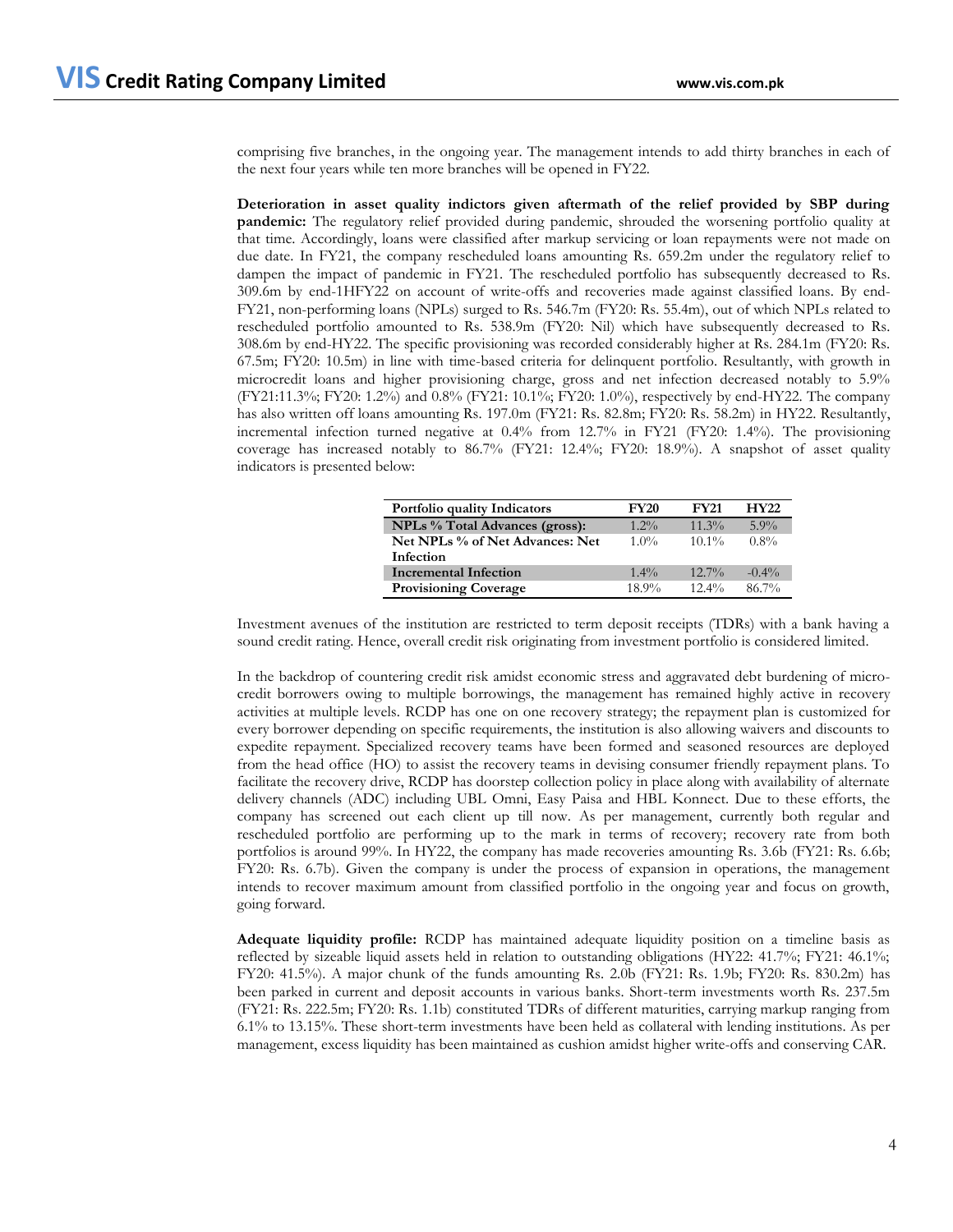**Capital adequacy ratio represents sizeable room for growth:** RCDP is a micro-finance institution with no access to consumer deposits, therefore, borrowings continue to remain the primary source of funding. Total borrowings of the institution were recorded higher at Rs. 5.3b (FY21: Rs. 4.7b; FY20: Rs. 4.8b) in line with growth in gross loan portfolio. The largest proportion of borrowings was acquired from Pakistan Microfinance Investment Company (PMIC), followed by term finance facilities from SIMA and microcredit revolving loan from Pakistan Poverty Alleviation Fund (PPAF). The company availed deferment facility for principal repayment of PMIC loans w.e.f. March'20 which has been fully repaid during the outgoing year. During FY21, a new agreement has been signed with PPAF for extending interest free loans to marginalized community amounting to Rs. 388.8m. Such funds have been disbursed under EHSAS programme for a period of four years. The facility is payable after four years in lumpsum with an option of further renewal. In addition, demand finance facility to the tune of Rs. 100m was obtained from Habib bank Limited during HY22. The company has foreign denominated unsecured term finance loan from SIMA. During 2019, an agreement was signed with SIMA for an amount of USD 5m at the rate of Libor 6 months *Plus* 6.5% subject to minimum of 7.5% and maximum of 8%; markup is payable on quarterly basis. The loan was repayable in lumpsum at the end of loan period, i.e. October 6, 2021. However, the company got this facility rescheduled and received an extension in payment dates. Now the company is required to repay loan in two tranches i.e. USD 2.5m in June 2022 and remaining USD 2.5m in October 2022. Meanwhile, the company is making efforts to retain SIMA through roll over of the existing facility or by entering into a fresh financing agreement. The company has forward contracts in place to mitigate the exchange risk on foreign currency loans. Short-term borrowings stood at Rs. 837.1m (FY21: Rs. 840.3m; FY20: Rs. 846.6m). At present, RCDP has access to aggregate financing facilities of Rs. 6.6b from various financial institutions. The breakdown of borrowings is presented in the table below:

| Rs. in millions                                | <b>FY20</b> | <b>FY21</b> | <b>HY22</b> |
|------------------------------------------------|-------------|-------------|-------------|
| Loan from Pakistan Microfinance Investment Co. |             |             |             |
| Ltd. (PMIC)                                    | 2,790.0     | 2,549.5     | 3,100.0     |
| Demand Finance (HBL)                           |             |             | 100.0       |
| Demand Finance (UBL)                           | 53.3        | 20.9        | 14.9        |
| SIMA (Term Finance)                            | 840.3       | 800.7       | 800.7       |
| Rural Community Development Society-Related    |             |             |             |
| Party                                          | 28.4        | $0.0\,$     | 0.0         |
| Demand Finance (BOP)                           | 131.3       | 56.3        | 18.8        |
| PPAF (Microcredit Revolving Loan)              | 87.5        | 396.0       | 396.0       |
| Total Long-Term Borrowings including Current   |             |             |             |
| Portion                                        | 3,930.6     | 3,823.3     | 4,430.3     |
|                                                |             |             |             |
| Running Finance Facility from HBL              | 96.6        | 91.0        | 87.8        |
| Running Finance Facility from UBL              | 250.0       | 250.0       | 250.0       |
| Demand Finance (NBP)                           | 500.0       | 499.2       | 499.2       |
| <b>Total Short-Term Borrowings</b>             | 846.6       | 840.3       | 837.1       |
|                                                |             |             |             |
| <b>Total Borrowings</b>                        | 4,777.2     | 4,663.5     | 5,267.4     |

Given that RCDP is incorporated as a 'Limited by Guarantee Company', there is no share capital present. However, adjusting for internal capital generation, total equity of the institution amounted to Rs. 2.42b (FY21: Rs. 2.36b; FY20: Rs. 2.0b) at end-HY22. Over the years, equity of the company has increased primarily on the back of profit retention. With decrease in NPLs and higher provisioning charge NPLs to Tier-1 equity decreased notably to 1.8% (FY21: 20.3%; FY20: 2.3%). In terms of capital adequacy, RCDP is comfortably placed; capital adequacy ratio (CAR) stood at 39.0% (FY21: 43.7%; FY20: 37.1%), representing sizable room for growth.

Being a non-deposit NBFC, the growth objectives of the institution are always synced with availability of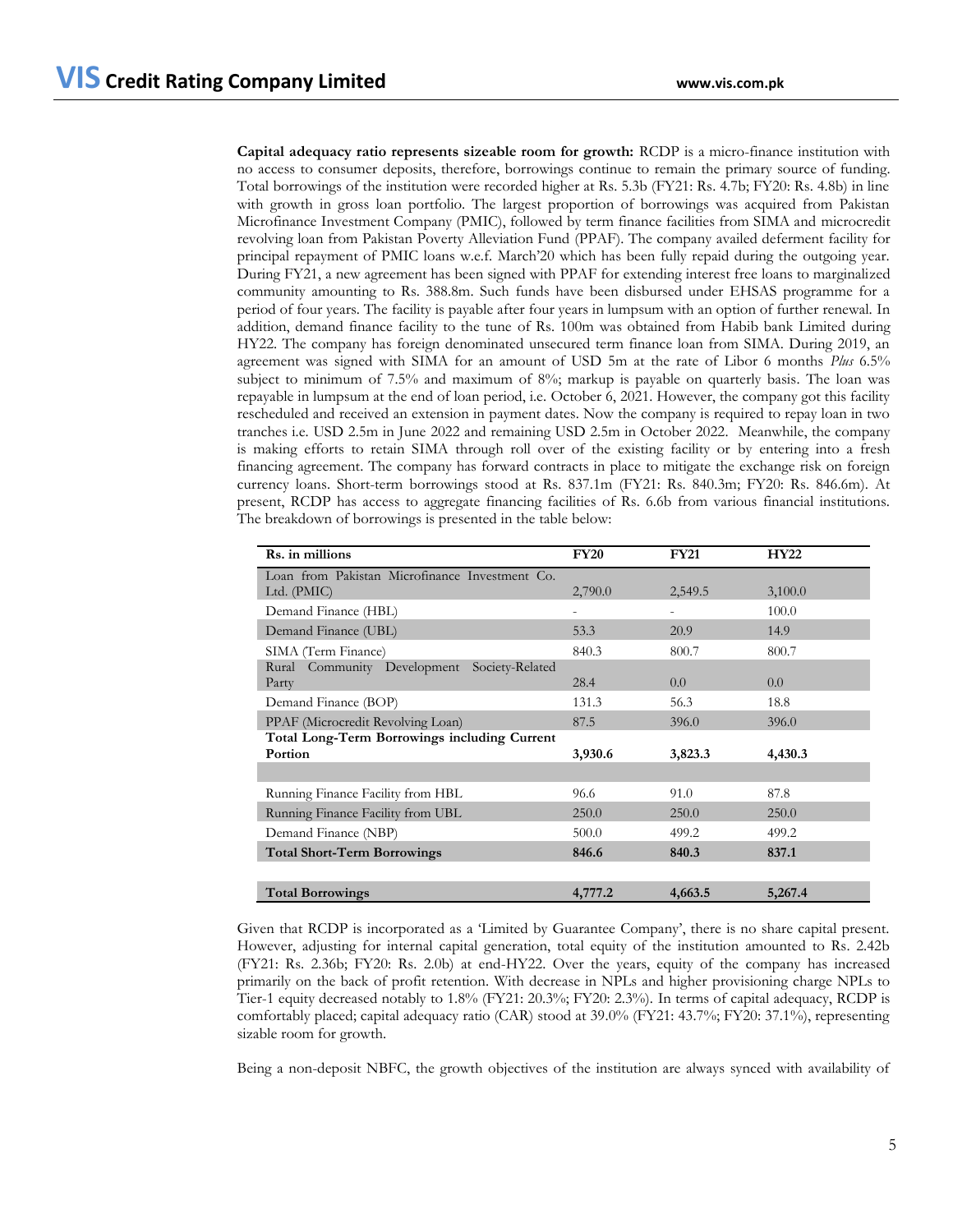funding opportunities. Therefore, in view of expansion in operations while pursuing aggressive portfolio growth, the institution has been actively pursuing to make new funding arrangements along with enhancement of existing facilities. One of the key changes in the financing mix will be that RCDP is aiming to access to capital markets through issuance of Privately Placed Term Finance Certificates (PPTFCs). The company has partnered with National Bank of Pakistan (NBP) to raise capital to the tune of around Rs. 1b for a tenor of three years. Early steps including term sheet for the facility have already been accomplished. The management is also in process of renewing the credit facility from Bank of Punjab (BOP) and with 2 to 3 times enhanced financing limit. Furthermore, RCDP has made early commitments with PMIC, which will remain major contributor to the capital mix as credit limits are expected to enhance by multifold over the years to support growth.

**Stressed profitability during the ongoing year:** Markup earned on microcredit portfolio decreased to Rs. 1.4b (FY20: Rs. 1.6b) on account of decline in yield in FY21. Given bank deposits only constitute a meager proportion of total markup bearing assets, income from the same amounted to Rs. 68.2m (FY20: 25.0m). Albeit there was no change in product pricing during the year and net advances portfolio was higher, yield on markup bearing assets declined to 24.5% (FY21: 30.2%; FY20: 29.5%) as the company was not able to collect markup income on the classified loans which were not provided in FY21, given markup yield is calculated on advances net of total provisions. Meanwhile, despite higher average borrowings, markup expensed decreased to 546.9m (FY20: 683.6m) in line with lower average benchmark rates. Resultantly, cost of funds decreased to 11.6% (FY20: 15.7%) while the institution posted lower markup spread of 12.9% (FY20: 14.5%) in FY21. Net provisioning against NPLs was recorded higher at Rs. 82.6m vis-à-vis reversal of Rs. 20.7m in the preceding year. RCDP has written off bad debts amounting Rs. 83.0m (FY20: Rs. 58.3m) in FY21. Documentation charges were recorded higher at Rs. 270.5m (FY20: Rs. 249.8m) in line with higher disbursements while no changes were made in the processing fee. Overall operating expenses were recorded higher at Rs. 863.5m (FY20: Rs. 840.6m). Nevertheless, the operating self-sufficiency (OSS) ratio was adequate at 134.0% (FY20: 149.2%) reflecting considerable cushion to cover operating expenses via core earnings. The other income was recorded higher at Rs. 182.1m (FY20: Rs. 90.1m) mainly on account of increase in present value adjustment on unwinding of microcredit revolving loan, net exchange gain and profit on investments. Despite support from other income, the institution posted lower net profit of Rs. 387.4m (FY20: Rs. 454.0m) in FY21. The company has got itself approved under section 2 (36) of the Income Tax Ordinance, 2001 for getting entitlement of tax credits under section 100C (100% credit of tax liability). Therefore, the company has not made any provision for taxation for the year.

During HY22, markup received from advances portfolio was recorded at Rs. 826.8m (HY21: Rs. 746.1m), depicting increase on annualized basis on account of growth in microcredit portfolio coupled with slight improvement in yield on markup bearing assets to 26.0%. However, cost of funds increased to 13.4% owing to increase in average benchmark rates. Resultantly, markup spread decreased marginally to 12.5% in HY22. Loan processing fee was also recorded higher on annualized basis. While provisioning charge decreased to Rs. 25.6m, bad debts written off increased sizably to Rs. 197.0m in HY22. Other income largely comprised net exchange gain. Operating expenses have increased notably as the company is undergoing expansion and the OSS ratio declined to 105.0%. Resultantly, the bottomline was recorded considerably lower at Rs. 57.8m. Net profit is expected to remain lower largely owing to higher operating expenses. As per management, the expected growth in loan book along with rationalization of operating expenses is likely to result in building a sustainable income stream for the institution, going forward.

**Experienced board and management team:** RCDP's senior management and board of directors are experienced professionals with considerable experience in the field of microfinance. Presently, the board comprised seven members including three independent directors. The senior management has depicted stability over the years.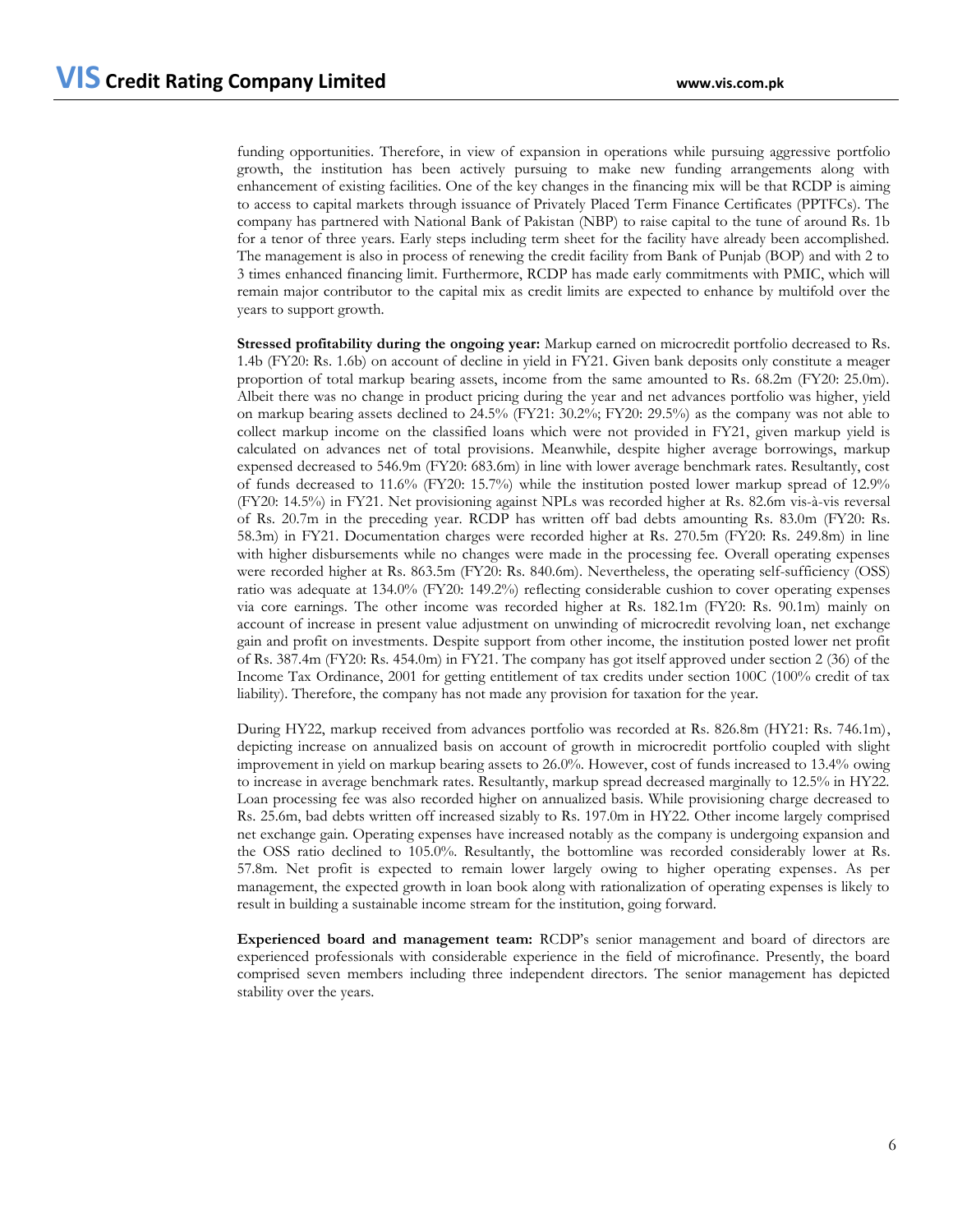# **Rural Community Development Programme Appendix I**

| <b>BALANCE SHEET</b>                          | $30$ -Jun-20 | 30-Jun-21            | 31-Dec-21     |
|-----------------------------------------------|--------------|----------------------|---------------|
| Cash and Bank Balances with SBP and NBP       |              |                      |               |
| Balances with other Banks and/NBFIs/MFBs      | 830.2        | 1,927.7              | 1,961.2       |
| Lending to Financial Institutions             |              |                      | $\frac{1}{2}$ |
| <b>Total Investments</b>                      | 1,152.5      | 222.5                | 237.5         |
| <b>Net Advances</b>                           | 4,392.7      | 4,515.2              | 5,190.5       |
| <b>Operating Fixed Assets</b>                 | 180.2        | 172.4                | 279.0         |
| <b>Other Assets</b>                           | 376.1        | 304.7                | 300.9         |
| <b>Total Assets</b>                           | 6,931.7      | 7,142.5              | 7,969.1       |
| <b>Total Deposits</b>                         |              |                      |               |
| <b>Borrowings</b>                             | 4,777.2      | 4,663.6              | 5,267.4       |
| <b>Other Liabilities</b>                      | 173.6        | 116.4                | 282.3         |
| <b>Tier-1 Equity</b>                          | 1,980.9      | 2,362.5              | 2,419.4       |
| Net Worth                                     | 1,980.9      | $2,362.\overline{5}$ | 2,419.4       |
| Paid-Up Capital                               | N/A          | N/A                  | N/A           |
|                                               |              |                      |               |
| <b>INCOME STATEMENT</b>                       | $30$ -Jun-20 | 30-Jun-21            | 31-Dec-21     |
| Net Mark-up Income                            | 946.0        | 861.7                | 494.5         |
| <b>Loan Processing Fee</b>                    | 249.8        | 270.5                | 175.2         |
| Net Provisioning / (Reversal)                 | (20.7)       | 82.7                 | 25.7          |
| <b>Other Income</b>                           | 136.5        | 284.3                | 116.3         |
| <b>Operating Expenses</b>                     | 840.6        | 863.5                | 505.5         |
| <b>Profit Before Tax</b>                      | 454.0        | 387.4                | 56.7          |
| Profit after tax                              | 454.0        | 387.4                | 56.7          |
|                                               |              |                      |               |
| <b>RATIO ANALYSIS</b>                         | $30$ -Jun-20 | 30-Jun-21            | 31-Dec-21     |
| Gross Infection (%)                           | 1.2          | 11.3                 | 5.9           |
| Incremental Infection (%)                     | 1.4          | 12.7                 | $-0.4$        |
| Provisioning Coverage (%)                     | 417.0        | 57.4                 | 103.6         |
| Provisioning to Total Income (%)              | 17.6         | 22.7                 | 44.5          |
| Net Infection $\overline{(^{0}_{0})}$         | 1.0          | 10.1                 | 0.8           |
| Net NPLs to Tier-1 Capital (%)                | 2.3          | 20.3                 | 11.3          |
| Capital Adequacy Ratio (%)                    | 37.1         | 43.7                 | 39.0          |
| Markup on earning assets (%)                  | 30.2         | 24.5                 | 26.0          |
| Cost of Funds (%)                             | 15.7         | 11.6                 | 13.4          |
| Spreads (%)                                   | 14.5         | 12.9                 | 12.5          |
| OSS(%)                                        | 149.2        | 134.0                | 105.0         |
| ROAA (%)                                      | 7.2          | 5.5                  | 0.8           |
| $\overline{\text{ROAE}}$ (%)                  | 25.6         | 17.8                 | 2.4           |
| Liquid Assets to deposits & borrowings $(\%)$ | 42           | 46                   | 42            |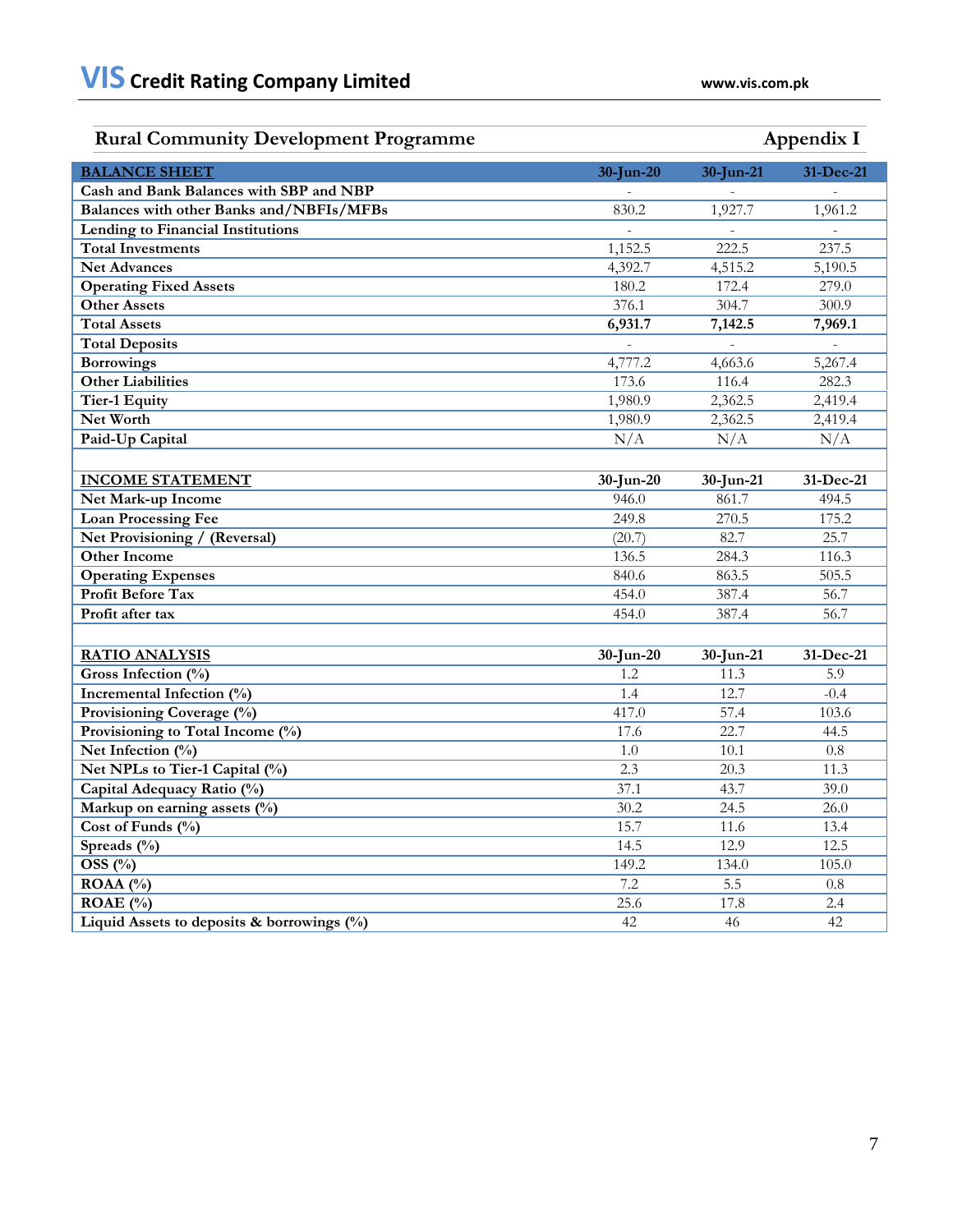## **ISSUE/ISSUER RATING SCALE & DEFINITIONS Appendix II**

# **VIS** Credit Rating Company Limited

### RATING SCALE & DEFINITIONS: ISSUES / ISSUERS

### **Medium to Long-Term**

#### AAA

Highest credit quality: the risk factors are negligible, being only slightly more than for risk-free Government of Pakistan's debt.

#### AA+ AA AA-

High credit quality; Protection factors are strong. Risk is modest but may vary slightly from time to time because of economic conditions.

#### A+, A, A-

Good credit quality; Protection factors are adequate. Risk factors may vary with possible changes in the economy.

#### **BBB+, BBB, BBB-**

Adequate credit quality; Protection factors are reasonable and sufficient. Risk factors are considered variable if changes occur in the economy.

#### BB+, BB, BB-

Obligations deemed likely to be met. Protection factors are capable of weakening if changes occur in the economy. Overall quality may move up or down frequently within this category.

### $B+, B, B-$

Obligations deemed less likely to be met. Protection factors are capable of fluctuating widely if changes occur in the economy. Overall quality may move up or down frequently within this category or into higher or lower rating grade.

#### $ccc$

Considerable uncertainty exists towards meeting the obligations. Protection factors are scarce and risk may be substantial.

 $_{cc}$ 

A high default risk

c

A very high default risk

D

**Defaulted obligations** 

Rating Watch: VIS places entities and issues on 'Rating Watch' when it deems that there are conditions present that necessitate re-evaluation of the assigned rating(s). Refer to our 'Criteria for Rating Watch' for details. www.vis.com.pk/images/criteria\_watch. pdf

Rating Outlooks: The three outlooks 'Positive', 'Stable' and 'Negative' qualify the potential direction of the assigned rating(s). An outlook is not necessarily a precursor of a rating change. Refer to our 'Criteria for Rating Outlook' for details.www.vis.com.pk/ images/criteria\_outlook.pdf

(SO) Rating: A suffix (SO) is added to the ratings of 'structured' securities where the servicing of debt and related obligations is backed by some sort of financial assets and/or credit support from a third party to the transaction. The suffix (SO), abbreviated for 'structured obligation', denotes that the rating has been achieved on grounds of the structure backing the transaction that enhanced the credit quality of the securities and not on the basis of the credit quality of the issuing entity alone.

#### **Short-Term**

#### $A-1+$

Highest certainty of timely payment: Short-term liquidity, including internal operating factors and /or access to alternative sources of funds, is outstanding and safety is just below risk free Government of Pakistan's short-term obligations.

#### $\mathbf{A}$ -1

High certainty of timely payment; Liquidity factors are excellent and supported by good fundamental protection factors. **Risk factors are minor.** 

#### $A-2$

Good certainty of timely payment. Liquidity factors and company fundamentals are sound. Access to capital markets is good. Risk factors are small.

#### A-3

Satisfactory liquidity and other protection factors qualify entities / issues as to investment grade. Risk factors are larger and subject to more variation. Nevertheless, timely payment is expected.

Speculative investment characteristics: Liquidity may not be sufficient to ensure timely payment of obligations.

#### Ċ

Capacity for timely payment of obligations is doubtful.

(bir) Rating: A suffix (bir) is added to the ratings of a particular banking facility obtained by the borrower from a financial institution. The suffix (blr), abbreviated for 'bank loan rating' denotes that the rating is based on the credit quality of the entity and security structure of the facility.

'p' Rating: A 'p' rating is assigned to entities, where the management has not requested a rating, however, agrees to provide informational support. A 'p' rating is shown with a 'p' subscript and is publicly disclosed. It is not modified by a plus (+) or a minus (-) sign which indicates relative standing within a rating category. Outlook is not assigned to these ratings. Refer to our 'Policy for Private Ratings' for details. www.vis.com.pk/images/ policy ratings.pdf

'SD' Rating: An 'SD' rating is assigned when VIS believes that the ratee has selectively defaulted on a specific issue or obligation but it will continue to meet its payment obligations on other issues or obligations in a timely manner.

### 8